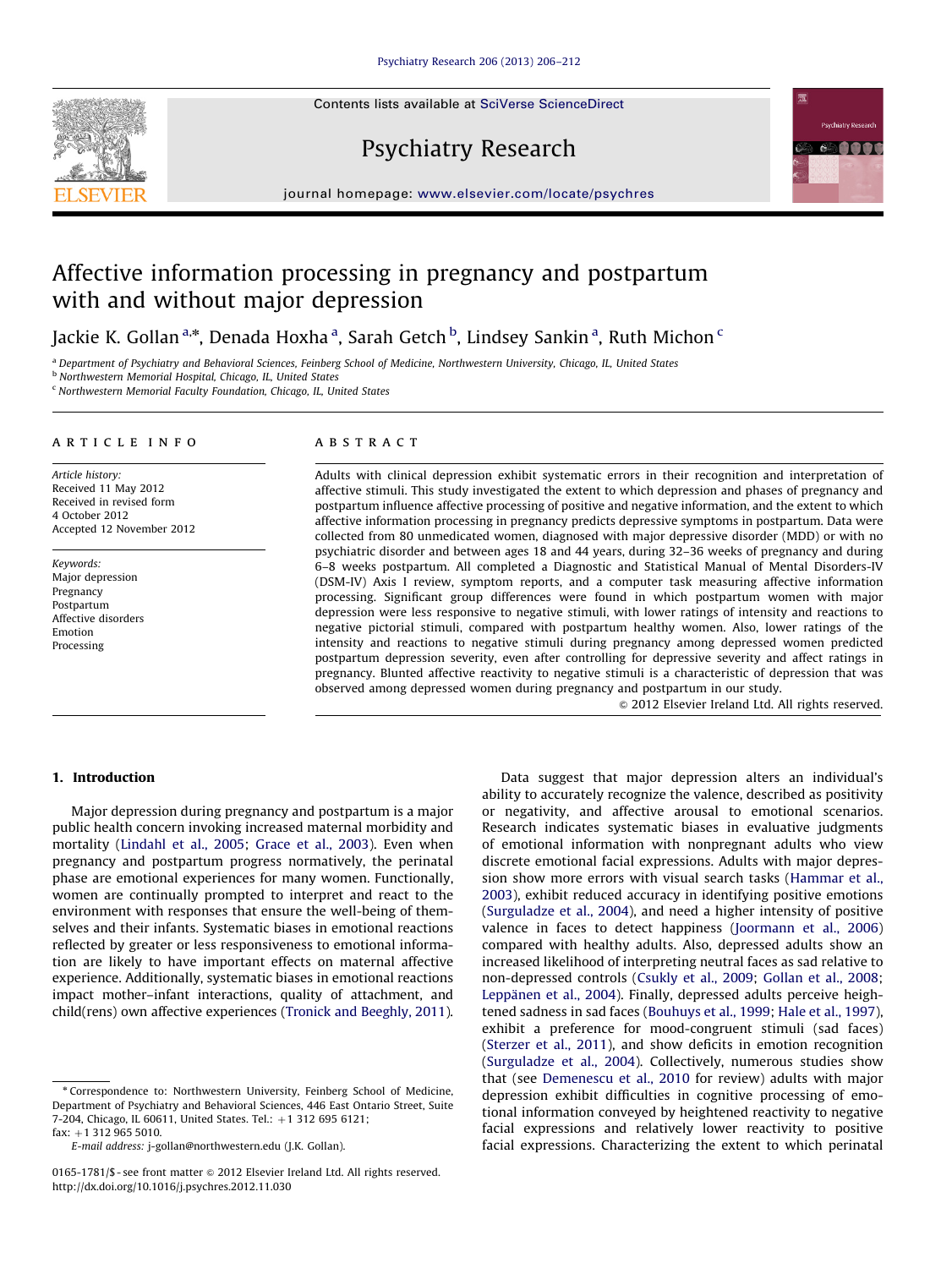depression is associated with systematic biases in responses to affective stimuli has yet to generate the same level of research attention.

Research shows that depressed women show altered cognitive processing in early pregnancy [\(Pearson et al., 2010\)](#page--1-0). Yet, to the authors' knowledge, there are no studies that have examined affective reactivity among depressed females in later stages of pregnancy and also during the first few weeks of postpartum using emotional stimuli that represent social and nonsocial contexts.

Data indicate that women in pregnancy and postpartum have difficulty identifying emotional experience. Healthy pregnant women show increased affective arousal ratings in response to negative stimuli compared with nonpregnant healthy women ([Siefritz et al., 2003\)](#page--1-0). Data from brain scans show that healthy pregnant women in their second trimester have an increased activation to fear-related stimuli in the prefrontal cortex relative to other trimesters [\(Roos et al., 2011](#page--1-0)), though harm avoidance moderates increased activation, namely, in the left amygdala activation when viewing negative visual pictures of infants faces ([Baeken et al., 2009\)](#page--1-0). Likewise, healthy mothers in the early postpartum stage exhibit changes in their capacity to identify visual sensory stimuli from their surrounding environment ([Strathearn et al., 2008](#page--1-0)). And, first time mothers appear to be less primed to respond to positive unfamiliar stimuli as they exhibited greater activation of dopaminergic brain regions, specifically the reward system, to their own happy infant faces versus unfamiliar positive infants compared with controls ([Strathearn et al., 2008\)](#page--1-0). Though these data suggest that women in pregnancy and in postpartum have altered reactions to positive and negative stimuli, most of the research has relied on facial expressions, rather than social and nonsocial scenarios. Several studies have used tasks that consist of stimuli unique to motherhood experiences, particularly pictorial stimuli of infant faces. Using a validated paradigm permits cross-comparison with other studies on affective arousal in response to the International Affective Pictures System Task (IAPS) stimuli ([Lang et al., 1993](#page--1-0)).

Also, the field has yet to characterize the extent to which depression exerts systematic differences in affective information processing across the perinatal phases. Participants with postpartum depression and nonpartum depression showed worse recognition of happiness and fear expressions, and participants with postpartum depression (PPD) showed worse recognition of disgust and anger faces compared with depressed nonpartum women [\(Flanagan](#page--1-0) [et al., 2011\)](#page--1-0). Also, postpartum depressed mothers evaluated neutral baby faces as less neutral [\(Gil et al., 2010\)](#page--1-0), and showed higher amygdala activity when viewing negative emotional faces [\(Moses-](#page--1-0)[Kolko et al., 2010\)](#page--1-0). Studies have also shown improved abilities to encode emotional faces in later than earlier stages of pregnancy and that symptoms of anxiety were greatly associated with these encoding abilities ([Pearson et al., 2010](#page--1-0)). In our current study, we examined affective reactivity from later stages of pregnancy until 6 weeks postpartum.

Quantifying affective reactivity relies on two dimensions: valence, which specifies the dimensions of positivity or negativity evoked by affective stimuli; and, intensity, which characterizes the dimension of affective arousal in response to the stimuli ([Lang](#page--1-0) [et al., 1993](#page--1-0); [Yik et al., 1999](#page--1-0)). Valence and arousal ratings convey the extent to which individuals experience affective reactivity and may be motivated to approach or withdraw, as is consistent with models of emotion that associate valence with an activated motivational system and arousal with the intensity of the activation ([Cacioppo and Gardner, 1999;](#page--1-0) [Davidson and Irwin,](#page--1-0) [1999](#page--1-0); [Lang et al., 1993](#page--1-0)). Higher activation of arousal and valence when viewing negative pictorial stimuli is likely to prompt the motivation to withdraw or avoid the scenario. A mother who is less responsive to negative scenarios may delay avoidance behaviors, inadvertently increasing exposure her to negative scenarios.

This study enrolled two groups (Diagnostic and Statistical Manual of Mental Disorders-IV (DSM-IV) depressed versus no psychiatric disorder) in a prospective, longitudinal design with the first visit during 32–36 weeks of pregnancy and the second visit between 6 and 8 weeks postpartum. At each visit, we collected clinical data and evaluations of affective stimuli using a validated and standardized set of affectively-laden pictorial stimuli. To test the relative differences in affective evaluations, we controlled for maternal self-reported affective state, given data showing that valence ratings may have varying intensity depending on the negative affect state of the individual [\(Joormann et al.,](#page--1-0) [2010;](#page--1-0) [van Beek and Dubas, 2008](#page--1-0)). Then, we compared maternal ratings of valence and arousal of positive, neutral, and negative stimuli. This approach sought to: (a) measure affective information processing within two well-characterized groups of unmedicated adults, (b) identify group differences in affective information processing across dimensions of positive and negative affective stimuli in pregnant and postpartum women with and without DSM-IV defined major depression, and (c) evaluate the extent to which affective information processing in pregnancy, after controlling for affective state and depression in pregnancy, would uniquely predict severity of depressive symptoms at the postpartum. We hypothesized that (a) pregnant women with major depression would exhibit attenuated responses to affective stimuli compared to pregnant healthy women; and, (b) postpartum women with major depression would exhibit attenuated responses to affective stimuli compared to postpartum healthy women.

#### 2. Methods

This study uses data collected from one study conducted between 2008 and 2010 at an academic medical center, that was designed to test and compare affective information processing among women with and without major depression in pregnancy and postpartum.

#### 2.1. Participants and procedures

Eighty pregnant women, right handed, unmedicated and between ages 18 and 65 years, were self-referred responding to advertisements placed in prenatal clinics, community groups, and the Internet. All subjects enrolled between 32 and 36 weeks of pregnancy. To ensure reliable identification of major depression, participants were screened with DSM-IV structured clinical interview screen/ modules and depression symptom rating scales, along with specific inclusion and exclusion criteria. To ensure reliable identification of depression, one group met Diagnostic and Statistical Manual of Mental Disorders criteria for Major Depressive Disorder (DSM-IV, 4th edition; [American Psychiatric Association, 1994\)](#page--1-0) as well as a score  $\geq 10$  on the Patient Health Questionnaire-9 (PHQ-9, [Kroenke et al.,](#page--1-0) [2001\)](#page--1-0) and on the Quick Inventory of Depressive Symptoms Self-Report (QIDS-SR, [Rush et al., 1996\)](#page--1-0). The healthy controls did not meet DSM-IV criteria for Major Depressive Disorder and had scores  $\leq$  9 each on the PHQ-9 and QIDS-SR.

Exclusion criteria were designed to ensure that comorbid illness substances did not influence measurement of valence and arousal. These included (1) comorbid medical or psychiatric illness (i.e., bipolar I and II (lifetime, current), schizophrenia, delusional disorder, organic brain disorder, obsessive-compulsive disorder, specific phobia or philia of animals, Axis II borderline, schizotypal, antisocial; substance use or dependence); (2) imminent risk of suicide or homicide; (3) use of psychotropic medications in the last 2 weeks that might affect valence and arousal ratings; (4) exhibited insufficient understanding of the research procedures to voluntarily participate. In total, 80 participants completed the first visit in pregnancy, 78 completed the second visit postpartum follow-up, of which 75 completed the valence and arousal task. See the CONSORT chart ([Fig. 1\)](#page--1-0).

#### 2.2. Procedure

Using IRB-approved methods, verbal consent was obtained for the phone interview, written consent upon arrival for the on-site evaluation. On-site participants completed a urine toxicology screen, questionnaires, and the computer task.